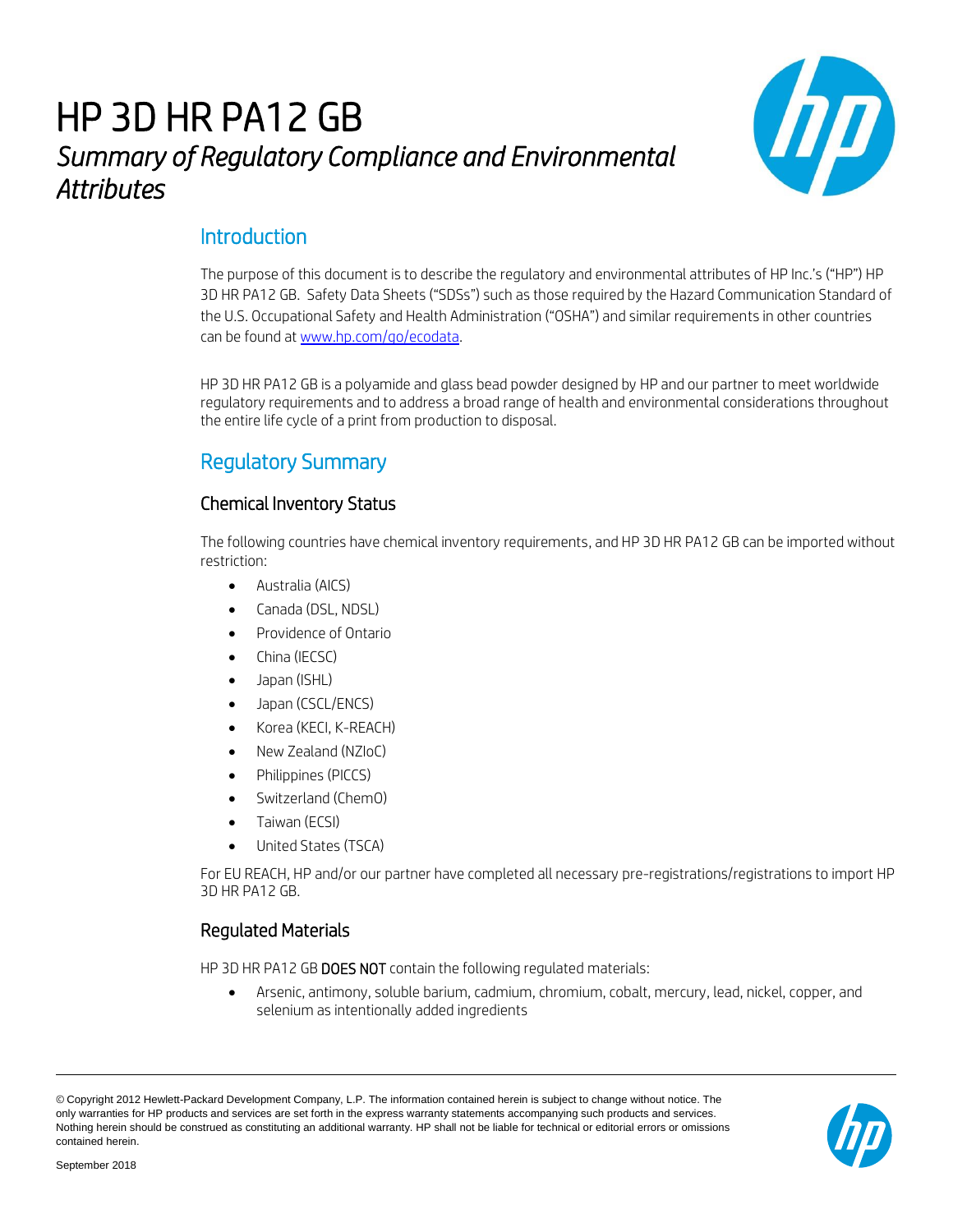- Restricted azo colorants<sup>1</sup>
- Substances regulated as drugs and drug precursors or those requiring special permits for use
- Substances currently regulated under Annex XIV of EU REACH (authorisations) or substances currently restricted under Annex XVII of EU REACH (restrictions)
- Halogenated organics (< 2 ppm)

### Health and Environmental Performance

### Human and Ecological Health

HP 3D HR PA12 GB is considered non-hazardous according to the Globally Harmonized System of Classification and Labeling of Chemicals (GHS, as implemented by the EU Classification, Labeling and Packing Regulation No1272/2008/EC (CLP)), US HazCom 2012, and other country-specific GHS regulations.

HP 3D HR PA12 GB does not contain intentionally added components in the following categories:

- Carcinogens, mutagens, or reproductive toxins (CMRs);
- California Proposition 65 listed chemicals at concentrations requiring labeling;
- Substances identified as endocrine disruptors;
- Substances considered very toxic or toxic;
- Substances classified as respiratory sensitizers;
- Substances identified as "very high concern" (SVHC) according to EU REACH criteria; and
- Substances identified as "very persistent and/or very bioaccumulative" (vPvB) according to EU REACH criteria.

### **Transportation**

HP 3D HR PA12 GB is Not Readily Combustible Solid of Division 4.1, Not Classified as a Flammable Solid<sup>2</sup>, and does not require special handling, storage, or transportation-related conditions. This formulation is not classified as Dangerous Goods in accordance with international modes of transport (IATA, IMDG, U.S. DOT, and/or ADR) and does not contain listed marine pollutants.

<sup>1</sup> EU Directive 2002/61/EC, additionally referenced as Regulation (EC) No 1907/2006: REACH, Annex XVI (article 67), restricts the use of azo colorants that break down to aromatic amines known to cause cancer.

<sup>2</sup> HP 3D HR PA12 GB tested per the Flammability Regultaion (EC) No. 440/2008 – Test A10 Flammability (Solids) UN Recommendations on the Transport of Dangerous good, Manual of Tests and Criteria – For Solids: Test N1, sub-section 33.2.1.4.

© Copyright 2012 Hewlett-Packard Development Company, L.P. The information contained herein is subject to change without notice. The only warranties for HP products and services are set forth in the express warranty statements accompanying such products and services. Nothing herein should be construed as constituting an additional warranty. HP shall not be liable for technical or editorial errors or omissions contained herein.

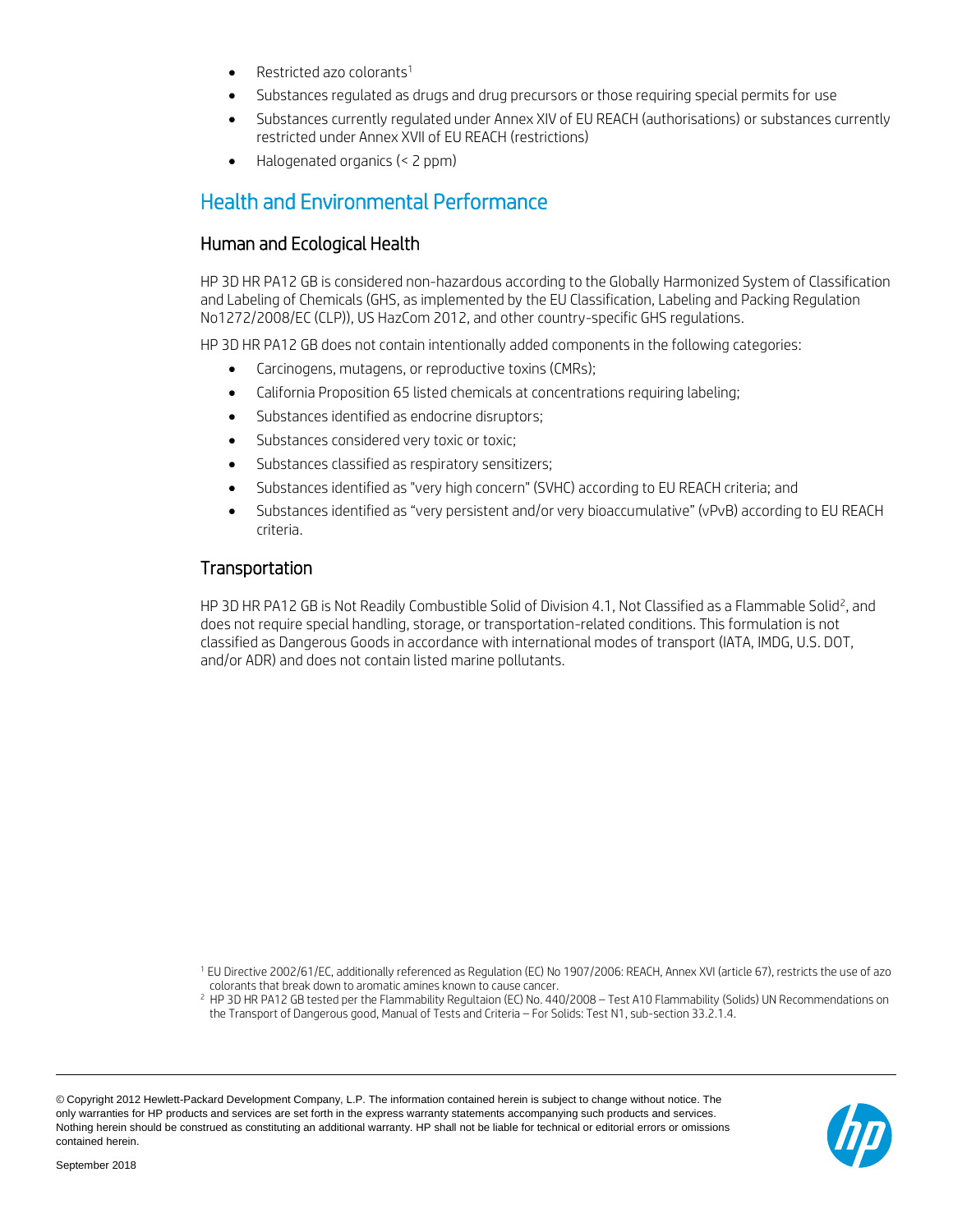### Waste Profile Datasheet

HP is providing the information in this section voluntarily as a service to assist customers in determining appropriate disposal methods for this product at the end of life.

#### Flammability

Not Readily Combustible Solid of Division 4.1, Not Classified as a Flammable Solid per Flammability Regulation (EC) No. 440/2008 – Test A10 Flammability (Solids) UN Recommendations on the Transport of Dangerous Good, Manual of Tests and Criteria – For Solids: Test N1, sub-section 33.2.1.4.

#### Organics (US EPA Method SW8260B and SW8270C)

None of the substances and compounds with a regulatory threshold as set by California 22 CCR Section 66261.24 Table 1 were detected above the regulatory threshold except for vinyl chloride which was detected at 2.4 mg/kg in the powder.

#### Metals Content – (US EPA Method SW6010B and SW7471A)

| Antimony   | <0.050 mg/kg   |
|------------|----------------|
| Arsenic    | <0.15 mg/kg    |
| Barium     | <0.055 mg/ka   |
| Beryllium  | <0.055 mg/kg   |
| Cadmium    | <0.10 mg/kg    |
| Chromium   | <0.075 mg/kg   |
| Cobalt     | <0.070 mg/kg   |
| Copper     | $<$ 0.20 mg/kg |
| Lead       | <0.10 mg/kg    |
| Mercury    | <0.083 mg/kg   |
| Molybdenum | <0.050 mg/kg   |
| Nickel     | $<$ 0.50 mg/kg |
| Selenium   | <0.22 mg/kg    |
| Silver     | <0.15 mg/kg    |
| Thallium   | <0.20 mg/kg    |
| Vanadium   | <0.10 mg/kg    |
| Zinc       | $<$ 0.30 mg/kg |

#### Aquatic Toxicity

- LC50 for fish is >750 mg/L per DOHS (Title 22) Hazardous Waste Bioassay using Fathead Minnow
- The powder does not carry an aquatic toxicity classification according to EC Regulation No. 1272/2008.

### Restriction of Hazardous Substances (RoHS)

Parts printed on an HP 3D printer using HP 3D600/700 Agents and HP 3D HR PA 12 GB have been tested for RoHS (Directive 2011/65/EU as amended by Directive EU 2015/863) restricted substances following IEC 62321 standards. RoHS heavy metals (cadmium, chromium, lead, and mercury), bromine, and chlorine were not detected by XRF. No regulated phthalates were detected above 50 ppm.

© Copyright 2012 Hewlett-Packard Development Company, L.P. The information contained herein is subject to change without notice. The only warranties for HP products and services are set forth in the express warranty statements accompanying such products and services. Nothing herein should be construed as constituting an additional warranty. HP shall not be liable for technical or editorial errors or omissions contained herein.

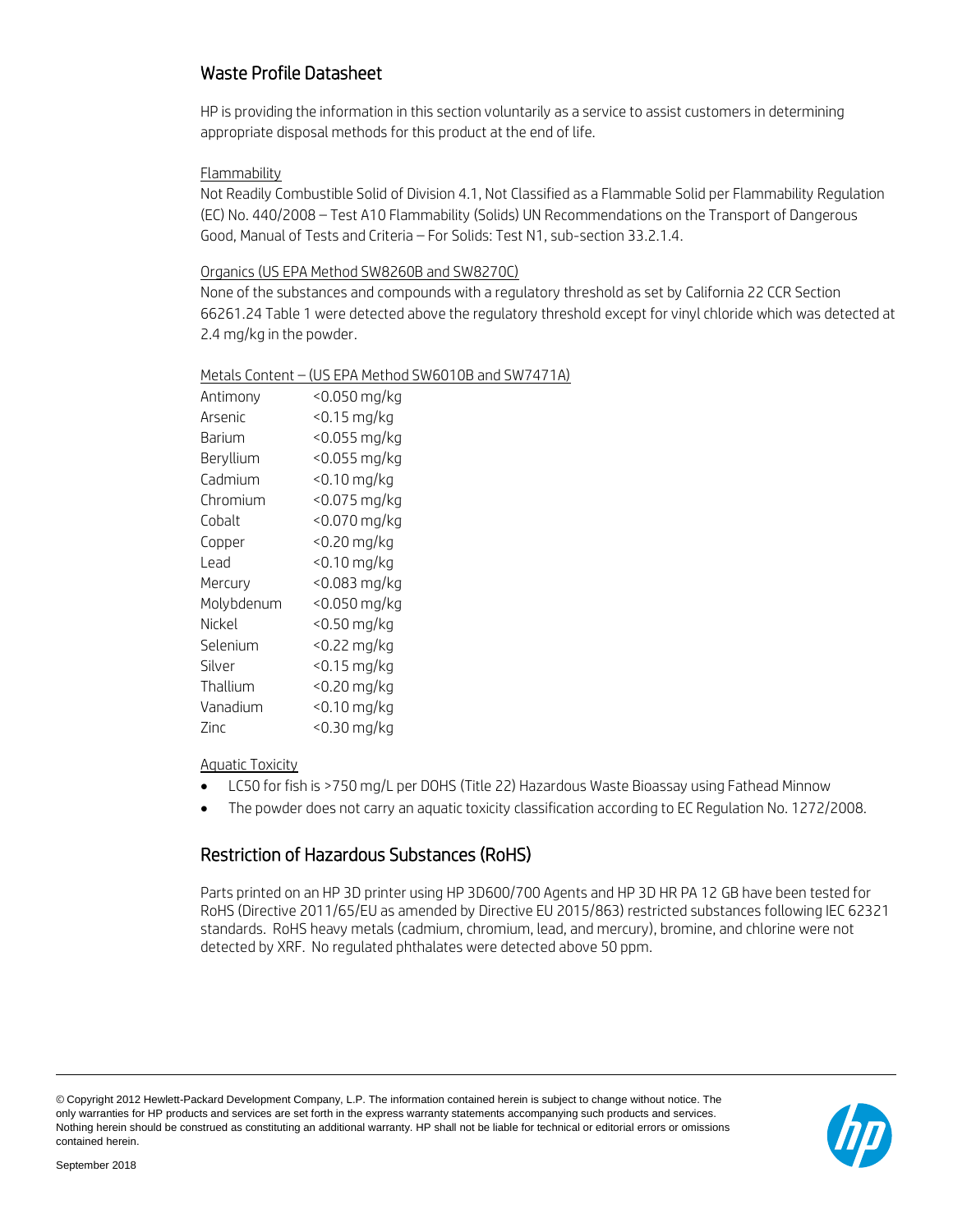### Polycyclic Aromatic Hydrocarbons (PAHs)

Parts printed on an HP 3D printer using HP 3D600/700 Agents and HP 3D HR PA 12 GB were tested for PAHs. No PAHs stated in table 1 were detected above the detection limit of 1 ppb using GC/MS.

Table 1. PAHs Tested

| Naphthalene            |
|------------------------|
| Acenaphthylene         |
| Acenaphthene           |
| Fluorene               |
| Phenanthrene           |
| Anthracene             |
| Fluoranthrene          |
| Pyrene                 |
| Benzo[c]phenanthrene   |
| Benzo[c]anthracene     |
| Chrysene               |
| Benzo[b]fluoranthene   |
| Benzo[k]fluoranthene   |
| Benzo[j]fluoranthene   |
| Benzo[a]pyrene         |
| Benzo[e]pyrene         |
| 3-Methylcholanthrene   |
| Dibenzo[a,h]anthracene |
| Indeno[1,2,3-cd]pyrene |
| Benzo[g,h,i]perylene   |

### **Phthalates**

Parts printed on an HP 3D printer using HP 3D600/700 Agents and HP 3D HR PA 12 GB were tested for regulated phthalates listed in table 2 and the results were <50 ppm.

Table 2. Phthlates Tested

Di-butyl phthalate (DBP)



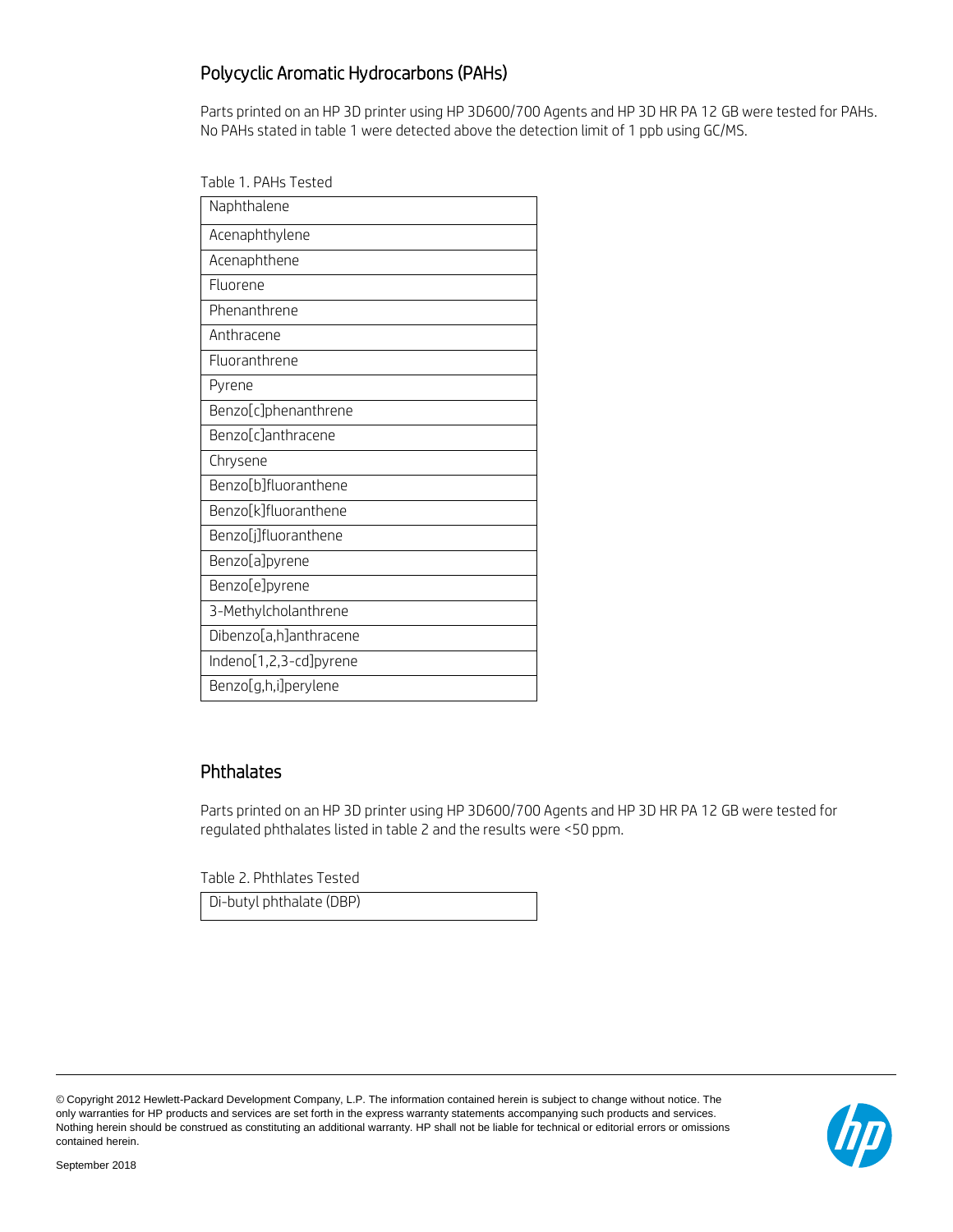| Butyl benzyl phthalate (BBP)      |  |
|-----------------------------------|--|
| Di(2-ethylhexyl) phthalate (DEHP) |  |
| Di(n-octyl) phthalate (DnOP)      |  |
| Di(iso-nonyl) phthalate (DINP)    |  |
| Di-(is-decyl) phthalate (DIDP)    |  |
| Di-n-hexyl phthalate (DnHP)       |  |

### **Recyclability**

HP 3D HR PA12 GB powder is supplied in containers of which approximately 80% of the weight of the used empty container is a recyclable cardboard. For disassembly instructions of the container please visit the following page:

[https://h30248.www3.hp.com/recycle/supplies/pdf/powder\\_container\\_recycling\\_instructions.pdfe.](https://h30248.www3.hp.com/recycle/supplies/pdf/powder_container_recycling_instructions.pdfe)

# HP Design for Environment (DfE) Program

In 1992, HP adopted a pioneering company-wide Design for the Environment program that considers environmental impact in the design of every product and solution, from the smallest ink cartridge to entire data centers.

For more information about HP's social and environmental responsibility programs, see [www.hp.com/livingprogress.](http://www.hp.com/livingprogress) 

# Food Contact

Currently, no HP 3D materials are designed or approved for direct or indirect food contact applications and accordingly they should not be used for food applications or direct and indirect food contact applications.

## Automotive

Substances and heavy metals as itemized in the Gobal Automotive Declarable Substance List (GADSL) are not intentionally added to HP 3D HR PA12 GB. The occurrence of substances restricted by GADSL can be excluded, except negligible amounts on the level of natural/technical impurities. HP 3D HR PA12 GB is not routinely analyzed for GADSL substances.

Materials information on PA12 GB have been entered into the International Material Data System (IMDS) and UL Prospector.



<sup>©</sup> Copyright 2012 Hewlett-Packard Development Company, L.P. The information contained herein is subject to change without notice. The only warranties for HP products and services are set forth in the express warranty statements accompanying such products and services. Nothing herein should be construed as constituting an additional warranty. HP shall not be liable for technical or editorial errors or omissions contained herein.